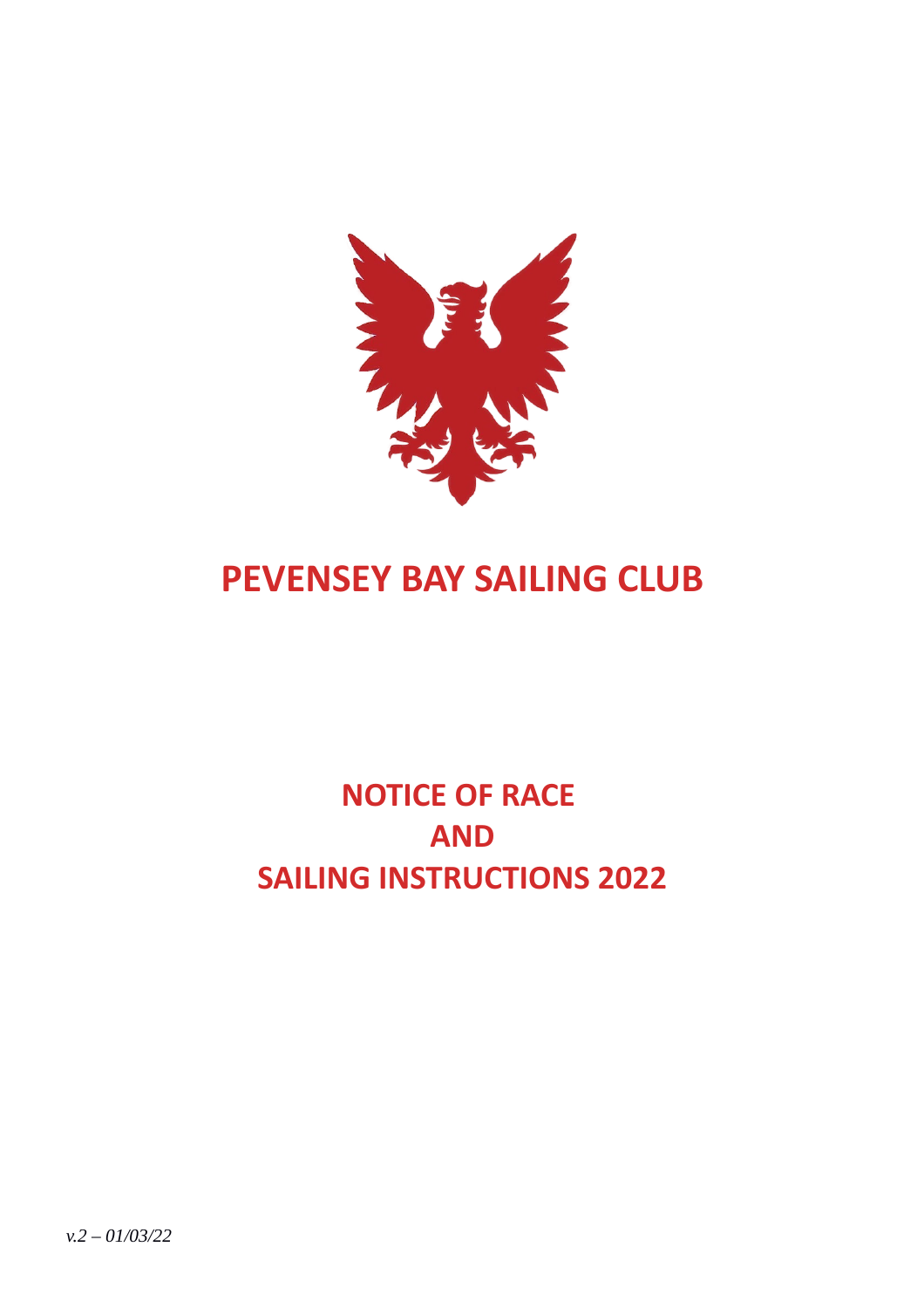# **PEVENSEY BAY SAILING CLUB – NOTICE OF RACE**

1. Pevensey Bay Sailing Club will be the Organising Authority for PBSC club racing during the season. A racing programme giving the details of the races, including dates and times, will be published and will be available on the club website before the season commences.

2. Events are governed by the rules as defined in the Racing Rules of Sailing.

3. Racing will also be subject to the Club's Sailing Instructions.

4. Racing is open to all full club members and signed in guests. With the exception of class racing, the current RYA Portsmouth Number handicaps will be used. A boat with no PN will be assigned one by the Sailing Committee.

5. The racing programme identifies the start time for each race. Sailors intending to participate in a race shall complete the signing on sheet for that race.

6. The Club Standard Sailing Instructions change the following rule of the RRS: a) Rule 40.1 applies at all times whilst afloat. (Personal buoyancy must be worn).

7. Full club members do not need to enter for a race or series in advance, but shall sign on before participating in each race. The act of signing on indicates that sailors agree: a) to be bound by the Racing Rules of Sailing, the Sailing Instructions, and the relevant parts of the club handbook, and that

b) their boat is adequately insured, with cover of at least £2million against third party claims.

8. Sailors are reminded that it is their responsibility to ensure their equipment is in compliance with their class rules. For classes such as ILCA that do not have measurement certificates, sailors who "sign on" for a race shall be deemed to be confirming that their boats conform to class rules. All other boats competing in club racing shall have a valid measurement certificate issued under their relevant class association procedures. Replica parts that give no advantage are permitted.

9. The Club Standard Sailing Instructions are published on the club website. Hard copies are available from the club office. It is strongly recommended that all members intending to race should obtain and read a copy of the Racing Rules of Sailing.

10. Courses for racing will be indicated on the day of the race.

11. The penalties for breaking a rule of Part 2 of RRS (When boats meet) will apply.

12. Scoring will be in accordance with RRS Appendix A. Sailors allocated to club duties during a series may claim average points for the race(s) they are unable to participate in. Average points will be calculated at the end of the series on the basis of all races in the series that the sailor sailed in, irrespective of whether or not these races are subsequently discarded.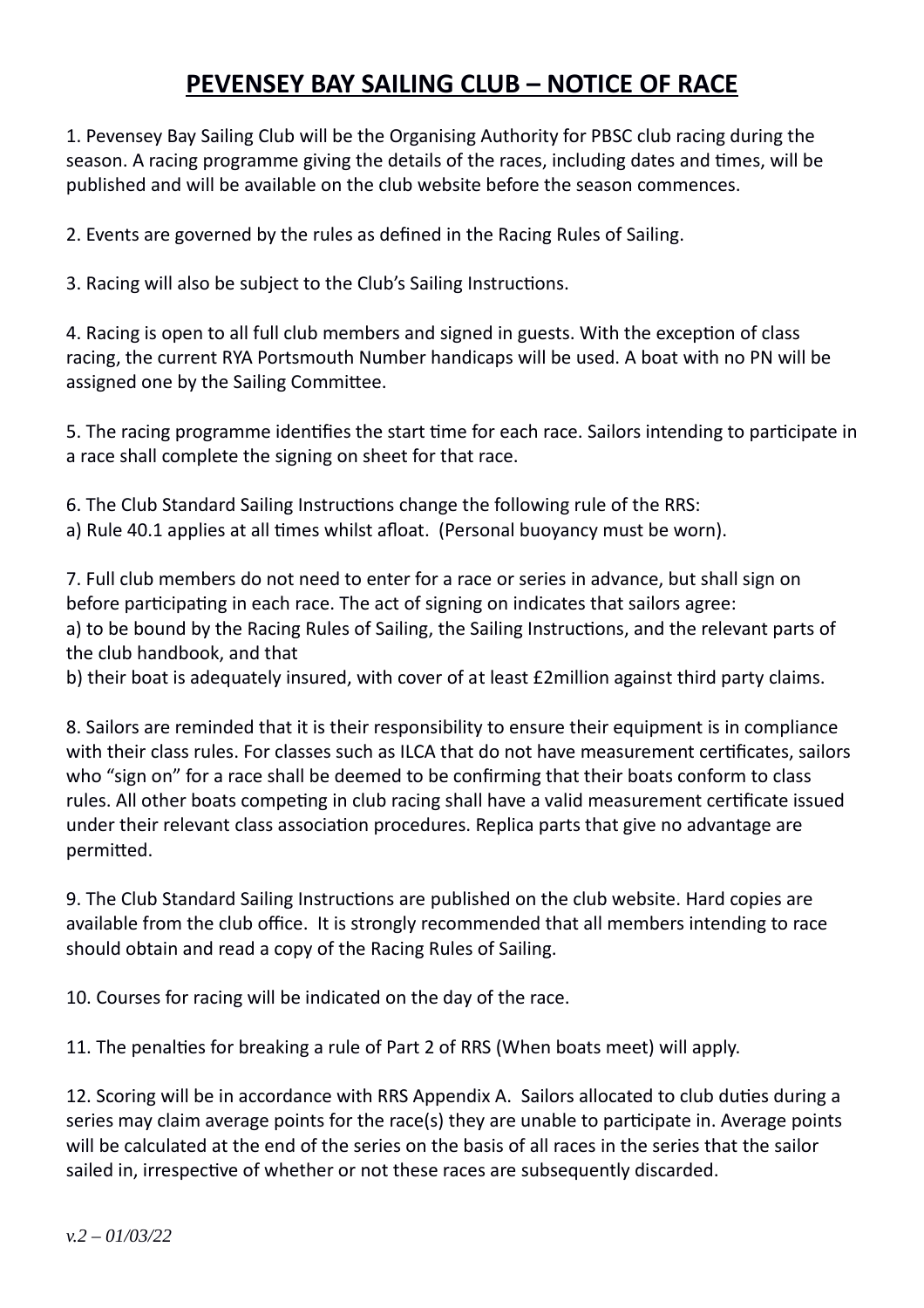# **13. Risk Statement**

Rule 3 of the Racing Rules of Sailing states: "The responsibility for a boat's decision to participate in a race or to continue racing is hers alone."

Sailing is by its nature an unpredictable sport and therefore inherently involves an element of risk. By taking part in any of the events covered by this notice of race, each competitor agrees and acknowledges that:

a) They are aware of the inherent element of risk involved in the sport and accept responsibility for the exposure of themselves, their crew and their boat to such inherent risk whilst taking part in the event;

b) They are responsible for the safety of themselves, their crew, their boat and their other property whether afloat or ashore;

c) They accept responsibility for any injury, damage or loss to the extent caused by their own actions or omissions;

d) Their boat is in good order, equipped to sail in the event and they are fit to participate;

e) The provision of a race management team, patrol boats, umpires and other officials and volunteers by the organiser does not relieve them of their own responsibilities;

f) The provision of patrol boat cover is limited to such assistance, particularly in extreme weather conditions, as can be practically provided in the circumstances;

g) It is their responsibility to familiarise themselves with any risks specific to this venue or this event drawn to their attention in any rules and information produced for the venue or event and to attend any safety briefing held for the event.

## **14. Privacy Statement**

The personal information you provide to the organizing authority will be used to facilitate your participation in the events. If you have agreed to be bound by the Racing Rules of Sailing and the other rules that govern the event (the rules), the legal basis for processing that personal information is contract. If you are not bound by the rules, the legal basis for processing that personal information is legitimate interest. Your personal information will be stored and used in accordance with the organizing authority's privacy policy. When required by the rules, personal information may be shared with the RYA, your national authority and/or World Sailing. The results of the event and the outcome of any hearing or appeal may be published.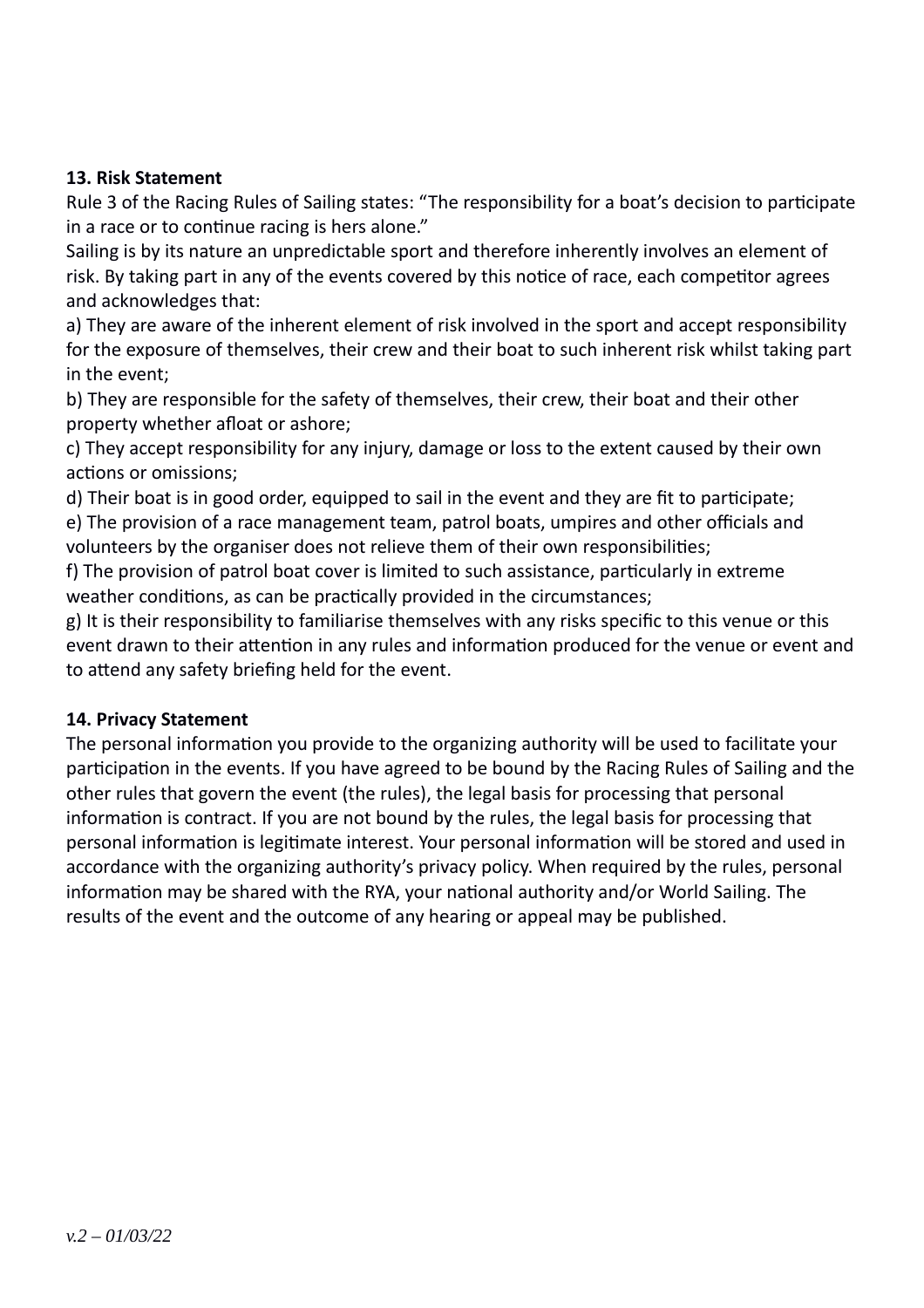# **SAILING INSTRUCTIONS FOR CLUB RACING**

#### **1. Rules**

Racing will be governed by the Racing Rules of Sailing (RRS), the prescriptions of the RYA, the rules of the appropriate classes except as changed in the Sailing Instructions and by these sailing instructions including changes made in compliance with rules 3 and 4.

### **2. Entries**

#### **2.1 Conditions of Entry**

The safety of a boat and her entire management including insurance shall be the sole responsibility of the owner or person in charge who must ensure that the boat and crew are adequate to face the conditions during the course of the race. The race organiser shall not be responsible for any loss, damage, death or personal injury however caused to the owner, person in charge or crew as a result of their taking part in the race or races.

### **2.2 Eligibility**

- **2.2.1.** Eligibility requirements for boats are that they have: A valid measurement certificate (where applicable for the class) Third party insurance in the sum of not less than £2m, a declaration to this effect being signed on the membership form.
- **2.2.2** Eligibility requirement for competitors is that they are fully paid up members of the club or their signed in guests..

#### **2.3 Race validity**

Three boats are required to run a race.

#### **2.4 Safety regulations**

- **2.4.1** The requirements of this SI are specified for the safety of competitors who should note their responsibilities as laid down in RRS part 1 and particularly rule 4 (decision to race).
- **2.4.2** RRS rule 40 is changed in that adequate personal buoyancy must be worn at all times when afloat.
- **2.4.3** If in the opinion of the Sailing Committee a boat's buoyancy equipment is not sufficient, the boat will not be allowed to take part in further races until efficiency is established.
- **2.4.4** A boat may be entered for a race by signing on. A declaration sheet for this purpose will be available in the Club House lobby. The boat number, class of boat, helmsman and crew must be entered legibly before the start of racing.
- **2.4.5** On returning ashore, the declaration sheet must be signed off to indicate that the crew are safely ashore. The crew of a boat retiring from a race must notify the race office as soon as possible and declare this by writing RTD on the declaration sheet. This sheet will be removed 30 minutes after the last boat finishes.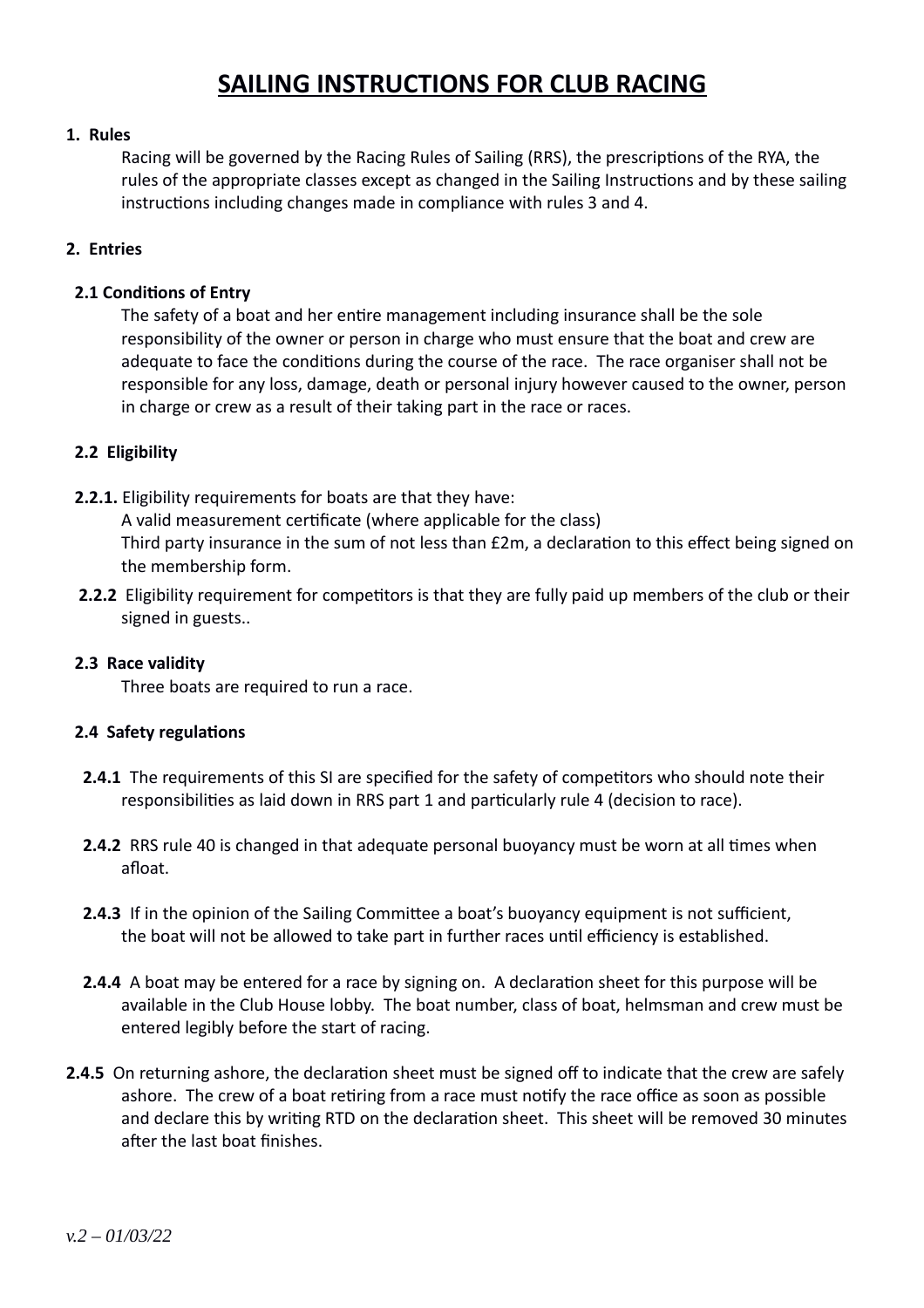- **2.4.6** A boat will face possible disqualification through failure to comply with any part of section 2.4.
- **2.4.7** Failure to comply with any part of section 2.4 shall not be grounds for protest from another boat. This changes RRS rule 60.1.
- **2.5 Rule 41** is modified for Club racing. A boat in difficulty may receive outside assistance if requested provided that such help does not further her progress around the course.

#### **3. Notice to competitors**

Notices to competitors will be displayed on the race notice board on the ground floor of the club house in the entrance lobby.

#### **4. Changes to sailing instructions.**

Any change to the sailing instructions will be posted no less than 30 minutes before the advertised start time of the race concerned.

#### **5. Signals made ashore.**

- **5.1** Flag signals will be displayed from the club house flag staff.
- **5.2** Light signals will be displayed from the balcony.

#### **6. Schedule of races.**

The schedule of races is given in the sailing programme. Any change to the schedule will be published on the main noticeboard and the website at least one week before taking effect.

#### **7. Flags.**

For the starting sequence when using flags see Appendix B.

#### **8. Racing area.**

- **8.1** The sea area between the beach and the yellow buoys to the east of the club is for safe swimming. Boats should not enter this area except in an emergency.
- **8.2** Courses shall be within an area no more than 2 nautical miles from the club house.

#### **9. The course.**

- **9.1** The course, order of rounding marks and either the number of rounds or proposed race duration shall be displayed on the course board in the porch of the club house no later than 20 minutes before the starting signal of the race or races concerned.
- **9.2** In the event that a course needs to be reversed after competitors are on the water flags L over R shall be displayed with one sound signal.
- **9.3** Where proposed race duration is indicated, the end of a race will be controlled by shortening course. When a shortened course is indicated, by either a flashing light signal or flag S, all boats shall finish next time they cross the finish line while having continued to finish the course.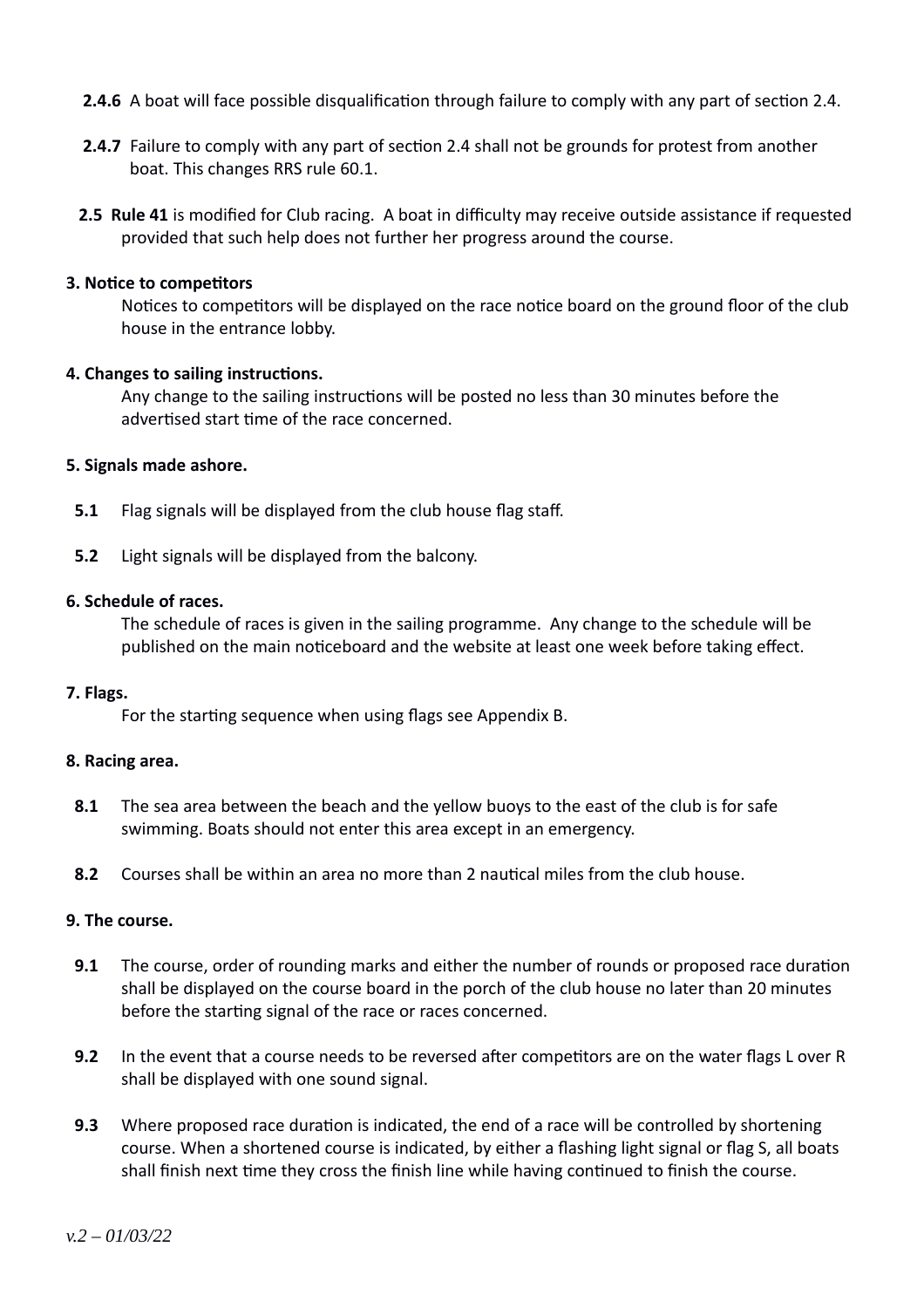#### **10. Marks.**

The racing marks may be any of the club's buoys and are not defined.

#### **11. Race control.**

Club racing will normally be controlled using light sequences instead of flags. The light sequences will be as defined in Appendix A. In the event that the lights are unavailable flags will be used. For more information on flags see Appendix B.

#### **12. Race start**

- **12.1** The starting sequence will follow the 5-4-1 minute signals.
- **12.2** When race control is under lights, the sequence will be as in Appendix A.
- **12.3** When race control is under flags, the flag sequence will be defined as in RRS rule 26. See also appendix B.
- **12.4** For multiple starts the sequence of starts will be indicated on the notice board.
- **12.5** The starting line is defined as a seaward extension of the line between the flagpole on the clubhouse and a transit pole on the beach surmounted by a diamond shape. The seaward limit is defined by a blue floating mark on or near the line. Boats must start inside the limit mark and pass inside it on each round. If an inner limit mark is present boats must start between the two marks.

The starting line from a Committee Boat is between a flagpole on the boat and a blue buoy. Boats must start inside the limit mark and pass inside it on each round.

- **12.6** Boats whose warning signal has not been made shall keep clear of the starting area.
- **12.7** A boat shall not start later than four minutes after her starting signal.

#### **13. Race finish**

- **13.1** When a shortened course is indicated either by a flashing light or flag S, all boats will finish when they cross the finish line after completing the lap they are on.
- **13.2** The finish line will be between the club house flag pole and the limit mark or the committee boat and the limit mark. Boats that have finished should stay clear and not recross the finishing line in either direction unless correcting an error.

#### **14. Penalty systems**

- **14.1** Rule 44 applies.
- **14.2** For the catamarans RRS rule 42.2 is amended such that the 720° turn is replaced by a 360° turn.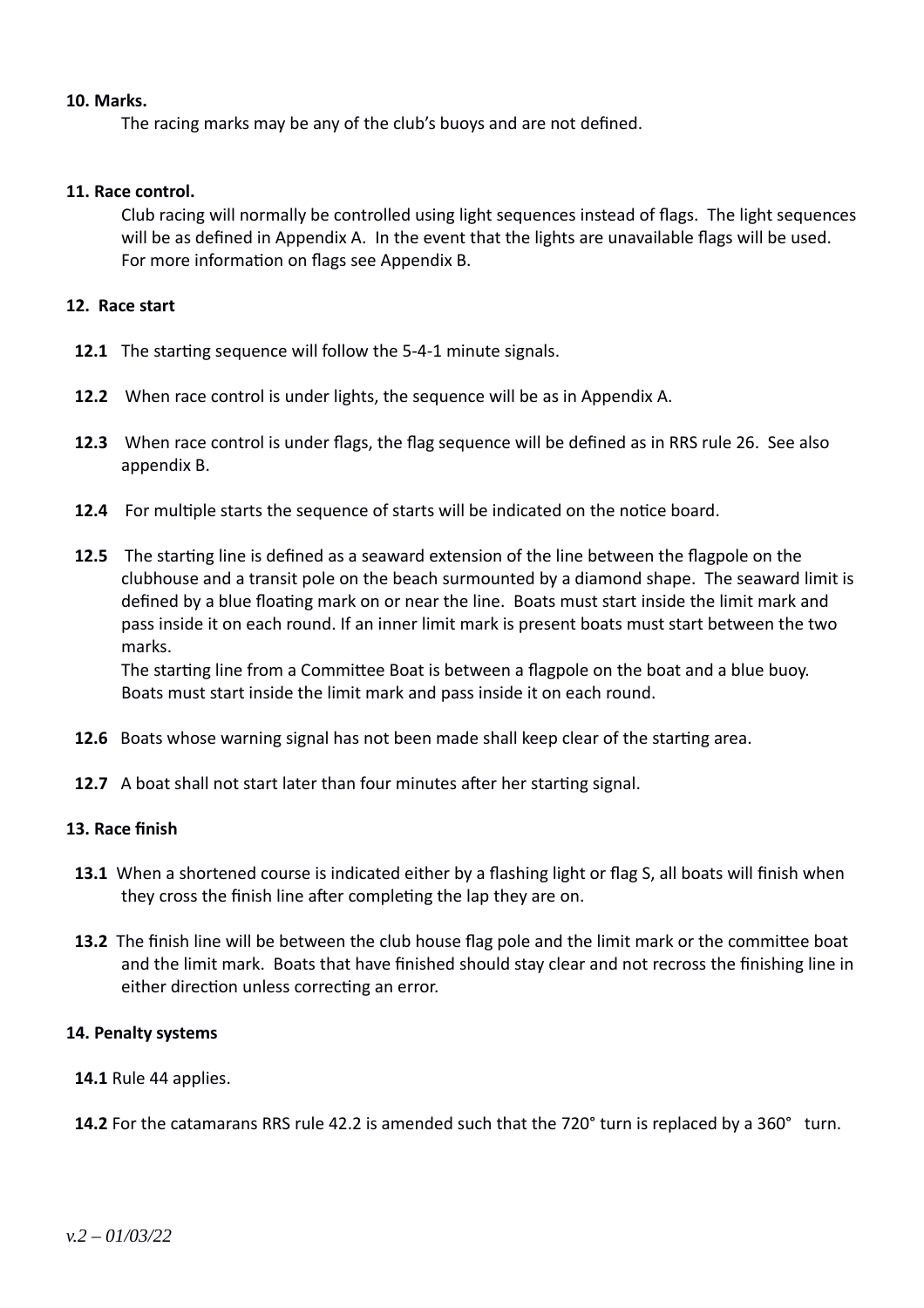#### **15. Time limits**

RRS rule 35 is changed such that the time limit for the first boat shall be 90 minutes unless prescribed otherwise. Furthermore, in the first of two back-to-back races, boats failing to finish within twenty minutes of the first boat may be scored DNF (did not finish) to enable the second of two back-to-back to be started without undue delay.

#### **16. Protests**

- **16.1** Protests shall be written on forms available at the race office and delivered to the race officer within one hour of the time of the last boat's finish.
- **16.2** The protest committee will be formed from at least three members of the club. The chairman of the protest committee must be a member of the sailing committee or their nominee.
- **16.3** The decision of the protest committee will be notified to the parties concerned and will be posted on the club noticeboard.
- **16.4** Arbitration in accordance with Appendix T may take place before a protest hearing if a suitable arbitrator is available.

#### **17. Scoring system**

- **17.1** The low point scoring system, RRS Appendix A will apply.
- **17.2** For a short series, the number of races to count shall be one less than the number of races completed, except when 3 or fewer races are completed in which case they will all count.
- **17.3** For a long series, the number of races to count shall be one half of the number of races completed (rounded up) plus one.

#### **18. Personal communications**

While racing, a boat shall neither make nor receive radio communications not available to all boats. This restriction includes the use of mobile phones.

#### **19. Feedback**

This club implements the RYA racing charter and thereby encourages constructive feedback to help improve the racing we provide. Please discuss any issues with a flag officer or official in the race management box. Equally, honesty in sailing application and respect for all other members is expected and is key to fair and enjoyable racing.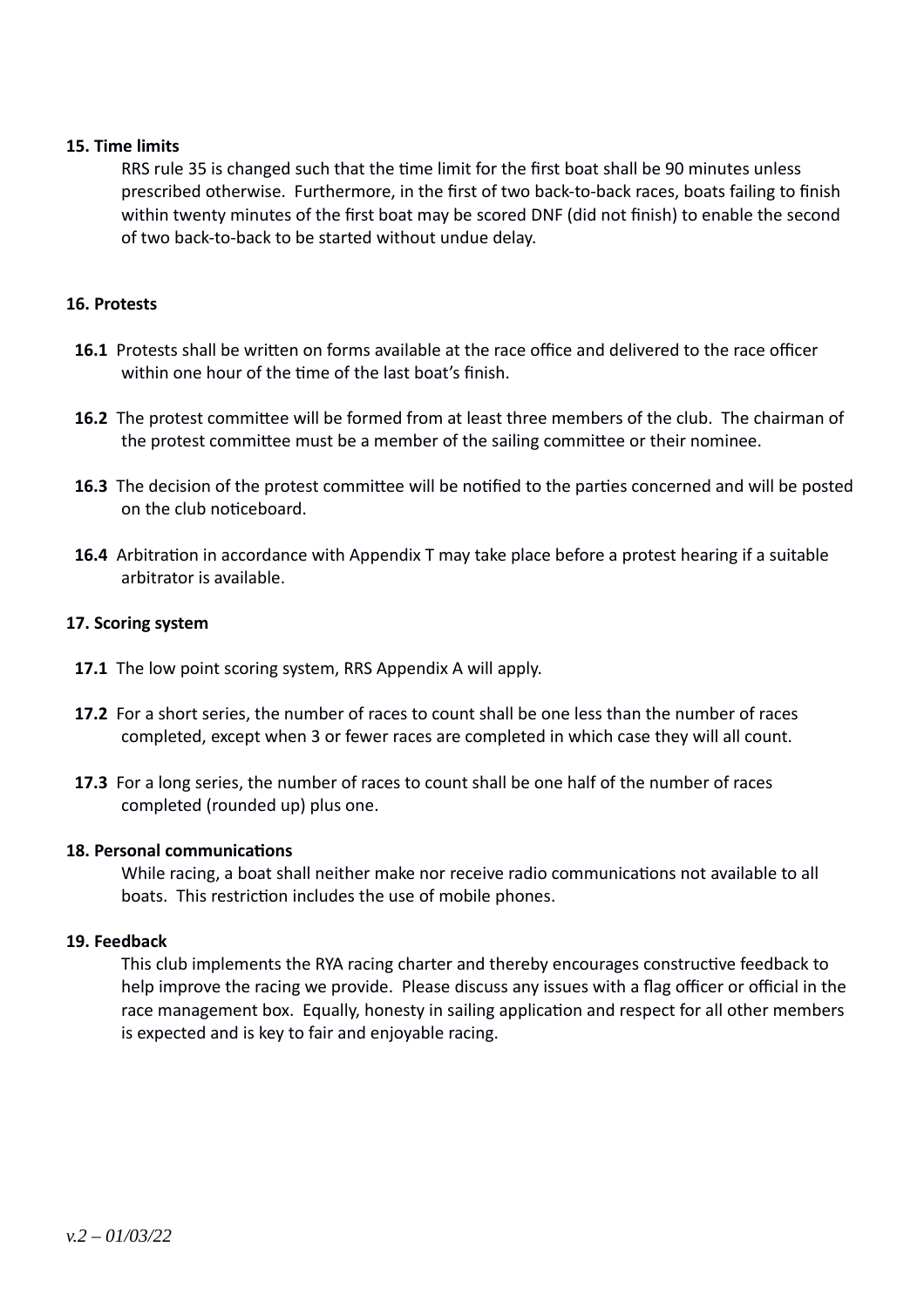#### **Appendix A**

## RACE SIGNALS WHEN USING LIGHTS



For Postponement display shows I, I, alternating.